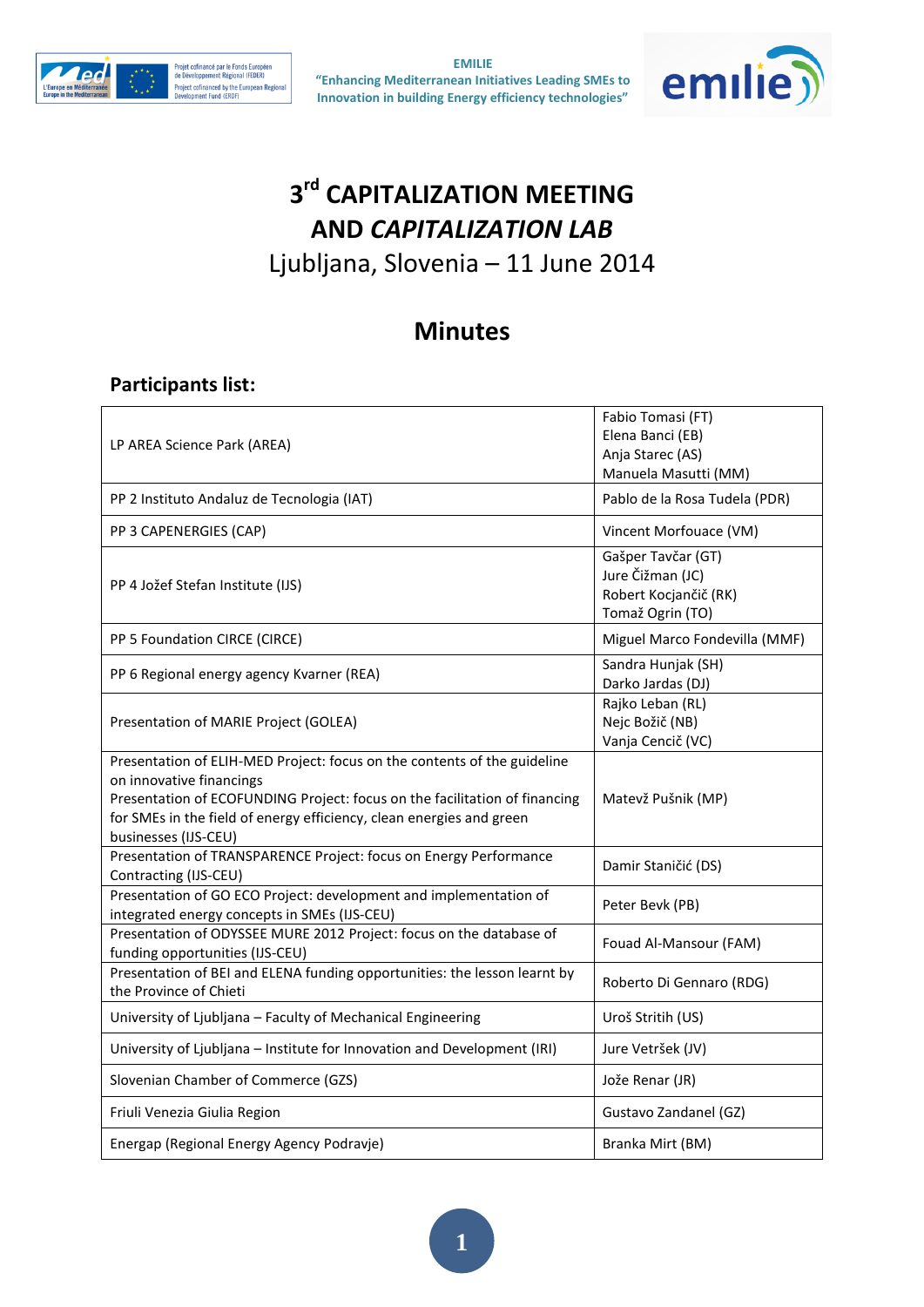



Mr. Gašper Tavčar welcomes all participants and introduces FT, who explains the objectives of EMILIE capitalization strategy and presents the project Emilie (presentations are here attached).



Afterwards some brief presentations of local stakeholders and project coordinators were ensured in the following order (presentations are here attached):

- Presentation of MARIE project: pilot projects implemented in Brda and on an ESCO model Mr. Rajko Leban, GOLEA
- Presentation of ELIH-MED project: contents of the guideline on innovative financings Mr. Matevž Pušnik, IJS-CEU
- Presentation of ECOFUNDING project: facilitation of financing for SMEs in the field of energy efficiency, clean energies and green businesses - Mr. Matevž Pušnik, project partner, IJS-CEU
- Presentation of TRANSPARENCE project: Energy Performance Contracting (EPC) Mr. Damir Staničić, project partner, IJS-CEU
- Presentation of GO ECO project: development and implementation of integrated energy concepts in SMEs - Mr. Peter Bevk, project partner, IJS-CEU
- Presentation of ODYSSEE MURE 2012 project: database of funding opportunities Mr. Fouad Al-Mansour, project partner, IJS-CEU
- Presentation of BEI and ELENA funding opportunities: the lesson learnt by the Province of Chieti-Mr. Roberto Di Gennaro, Province of Chieti

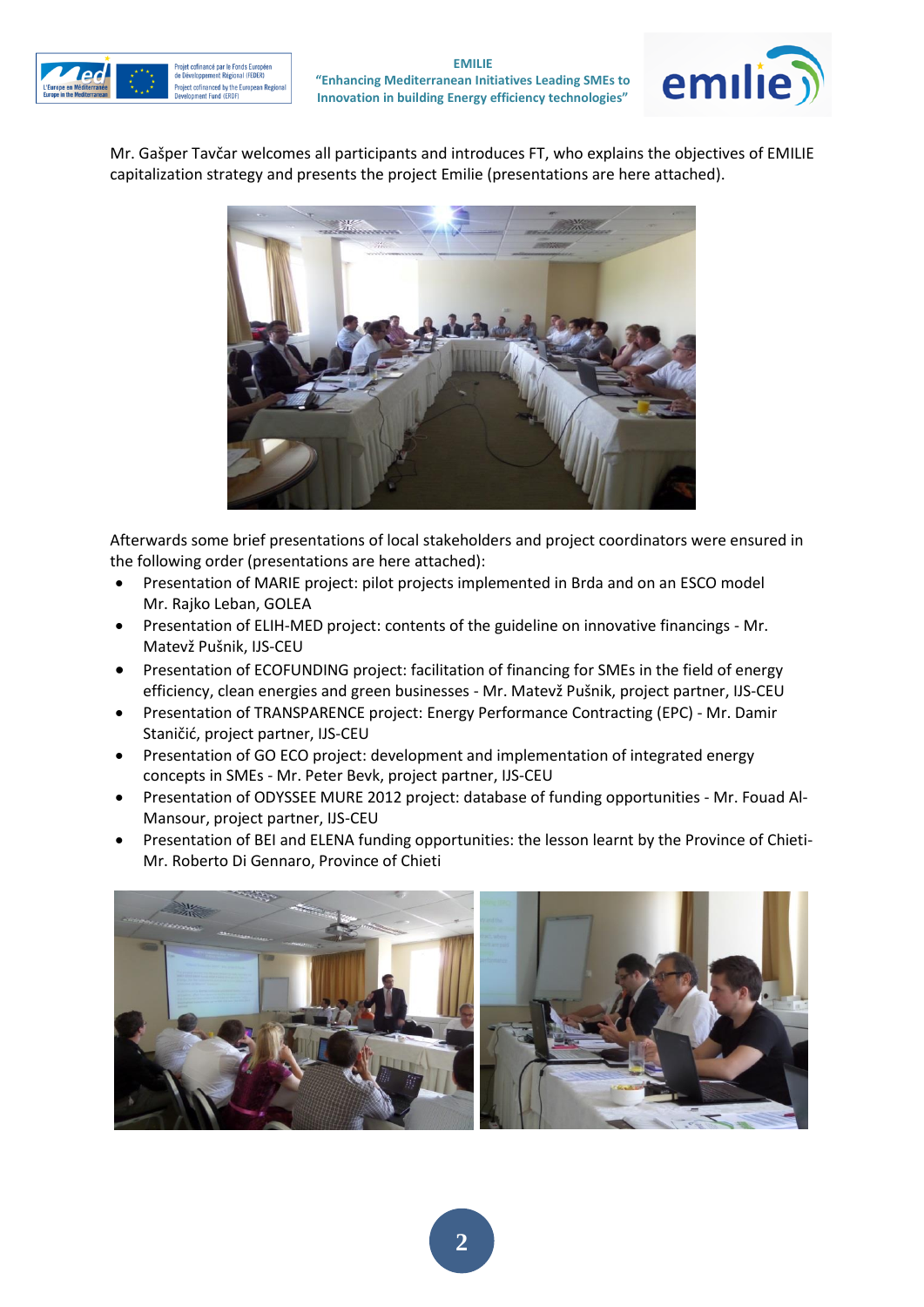



These presentations represented a useful starting point for the 2 following interactive workshops. Participants were then divided into 2 groups on the basis of their expertise which tackled a specific discussion theme in the field of funding opportunities for innovation for energy efficiency in buildings



At the end of the discussion, each table coordinator presented the **conclusions to all the workshop participants**. The conclusions of the meeting are available on the EMILIE website and will ultimately be merged in the EMILIE Collaboration Methodology.

## **Conclusions**

## **Group 1: European Bank of Investment Funds**



Participants: FT (Coordinator), EB, PDR, TO, MP, VM, FAM, RDG, JR, BM, DJ

#### **European Bank of Investment Funds: how to start up the funding project**

- Feasibility studies and preliminary audits are the first steps to be undertaken
- "Savings costs" is the key words to persuade local authorities to apply to ELENA/BEI
- Involve key actors from the very beginning
- All partners should be very committed in the project
- Describe clearly the benefits of these funding for local authorities and local economy
- *Domino effect* among local authorities (or "*my neighbour has a new car*")

**3**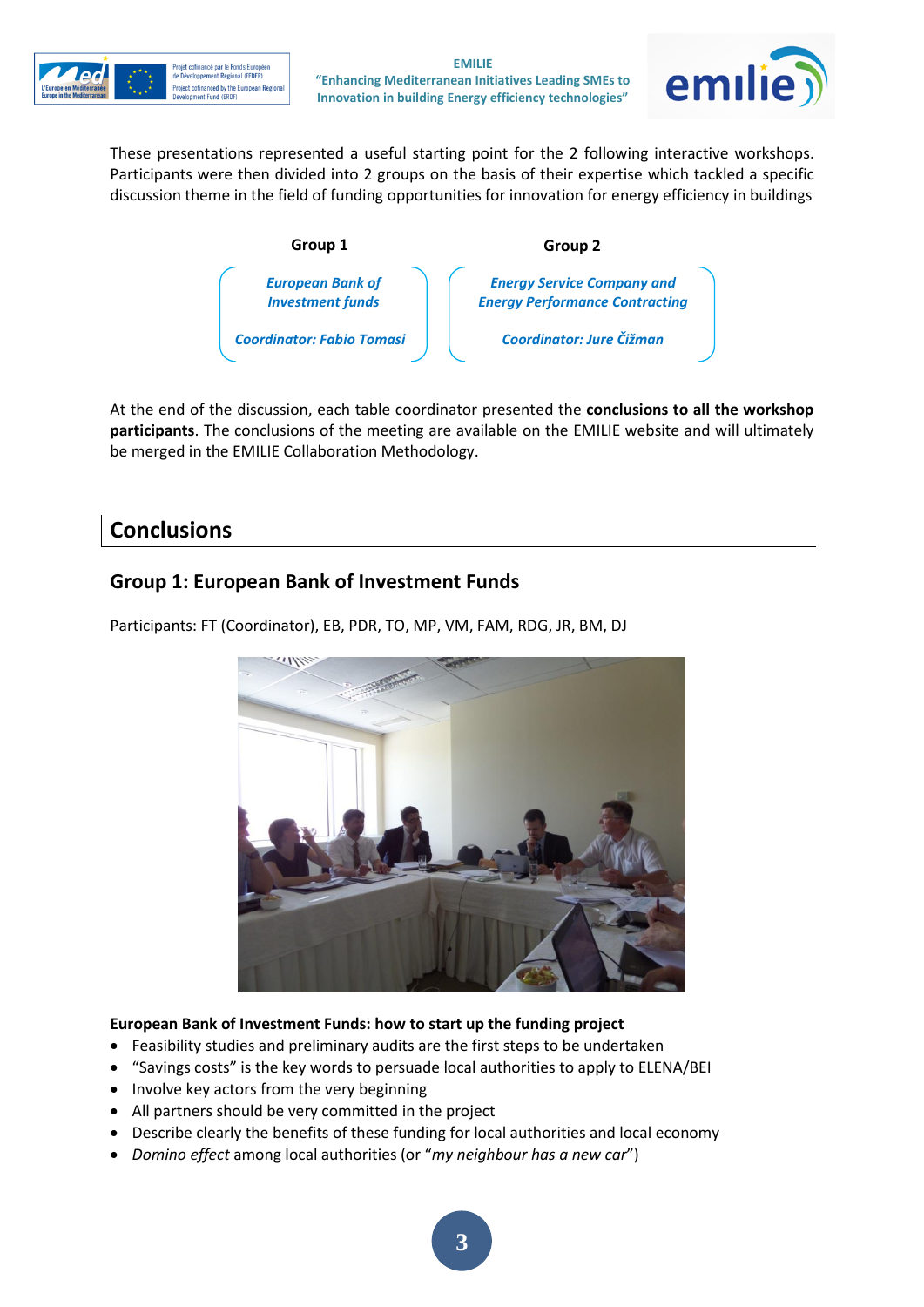



#### **Hints for the implementation**

- Legal issues are the key factors (development and timing for call for tenders etc.)
- In deep audits have to be performed to identify the most promising building
- It is better to avoid conflict of interest between energy efficiency and energy supplies (for instance it is preferable to split the calls into 2 different lines)
- Aggregate local authorities to identify common needs (this allows economies of scale but requires considerable management effort)
- Sign a "Framework agreement" between larger authorities (regions/province, county etc.) and then a much operative "single agreement" between local municipalities and ESCOs
- Bear in mind that big ESCOs are more likely to apply to tenders
- The project must be constantly supported by political power
- The project management has to follow a strict schedule (signing the agreements and preparing calls is time consuming).

#### **Impact: Do these funds represent useful tools to promote the local entrepreneurship and impact on the local economic systems or is it just a funding tool fostering big external ESCO players?**

- The implementation of lots of "small on site audits" in spite of the "whole package" foster the involvement of local key actors (for instance the "Energy agency of the Province of Modena" implements a EBI funds by means of a bottom up approach and therefore small call for tenders were organized by each municipality. On the other hand, Chieti has a top-down approach that is more time consuming, but ensures a bigger control and bigger economies of scale).
- Local SMEs can provide know how (engineering consultancy for audits) technology and implementation of actions
- Tenders could somehow promote local companies (rewarding for example "0km products"). This approach depends on the local market: for instance in Slovenia there are only big players, mainly from Austria, therefore any incentive for local ESCO can be introduced.
- New technologies could be considered by local authorities only if they could improve quality or save costs

#### **Cooperation**

- It is crucial to involve ESCOs in EMILIE technical workshops, study visits, disseminate the technology roadmap, data collected from pilot plants monitoring, tendering know -how with innovative technologies,
- Further cooperation and capitalization of results with **ELIHMED** has to be searched (project funding opportunities, best practices examples)
- **Odyssee-Mure** database (on energy efficiency technologies, analysis of effective energy efficiency of different technologies per sector, data on diffusion of new technologies) could be complementary to the contents provided by Emilie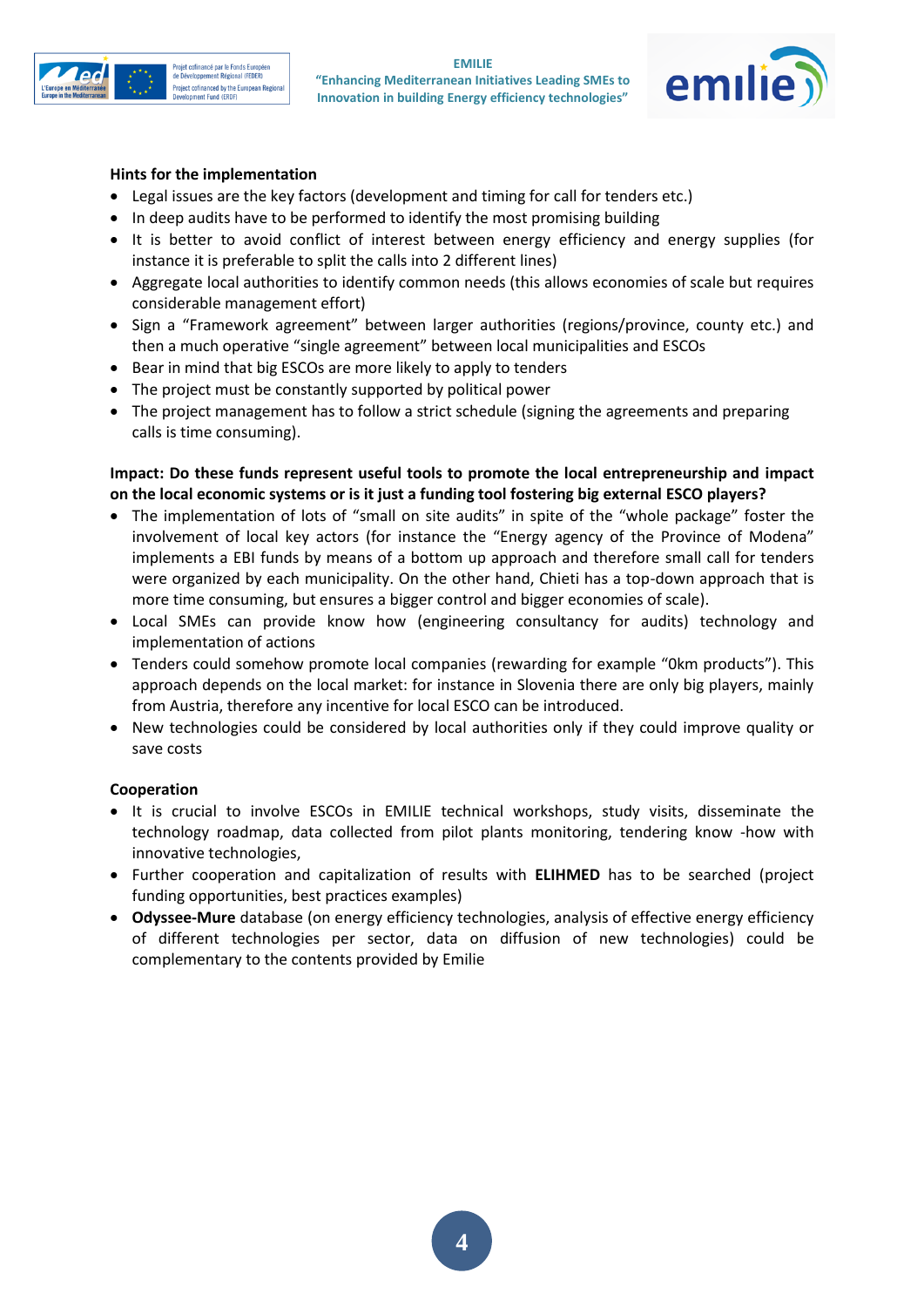



## **Group 2: Energy Service Company and Energy Performance Contracting**

Participants: JC (Coordinator), AS, GZ, MM, MMF, SH, PB, RL, NB, VC, DS



#### **ESCO for local authorities: how to select them and hints to draft effective agreements**

The key steps in the process of entering into an EPC are as follows:

#### *1) Developing of the request for proposals which will be put out to bid for potential ESCOs.*

Generally two phases to the overall EPC process: first, the responding ESCO will enter into an audit contract and then, post-audit, will enter into the full EPC. The RFP should include an overview of the project, a proposed schedule, submission requirements, evaluation criteria, and articulation of all the phases of the process, including the following:

- ESCO selection
- $-$  Investment grade ('pay back') audit
- Energy efficiency (EE) measure identification and implementation proposal
- $-$  Performance contract and financing
- Implementation of EE measures
- Measurement and verification

*2) Select ESCO and Contract ESCO for investment grade audit*: specific goals for the project, including any energy reduction targets that the local authority has adopted, should be provided; ESCO shall clearly define in the contract the methodology to be used for calculating energy savings estimates from EE measures - the local authority may wish to have a third party review the methodology (if it does not have in-house expertise to ensure savings are being estimated appropriately).

*3) Finalize ESP contract with ESCO and coordinate financing*: based on the findings of the investment grade audit, the ESCO will develop a list of EE measures for implementation (accompanying energy savings estimates, project costs, implementation details, financing…); ESCO shall define (a) guaranteed annual energy savings that will result from the implemented EE measures - ESCO is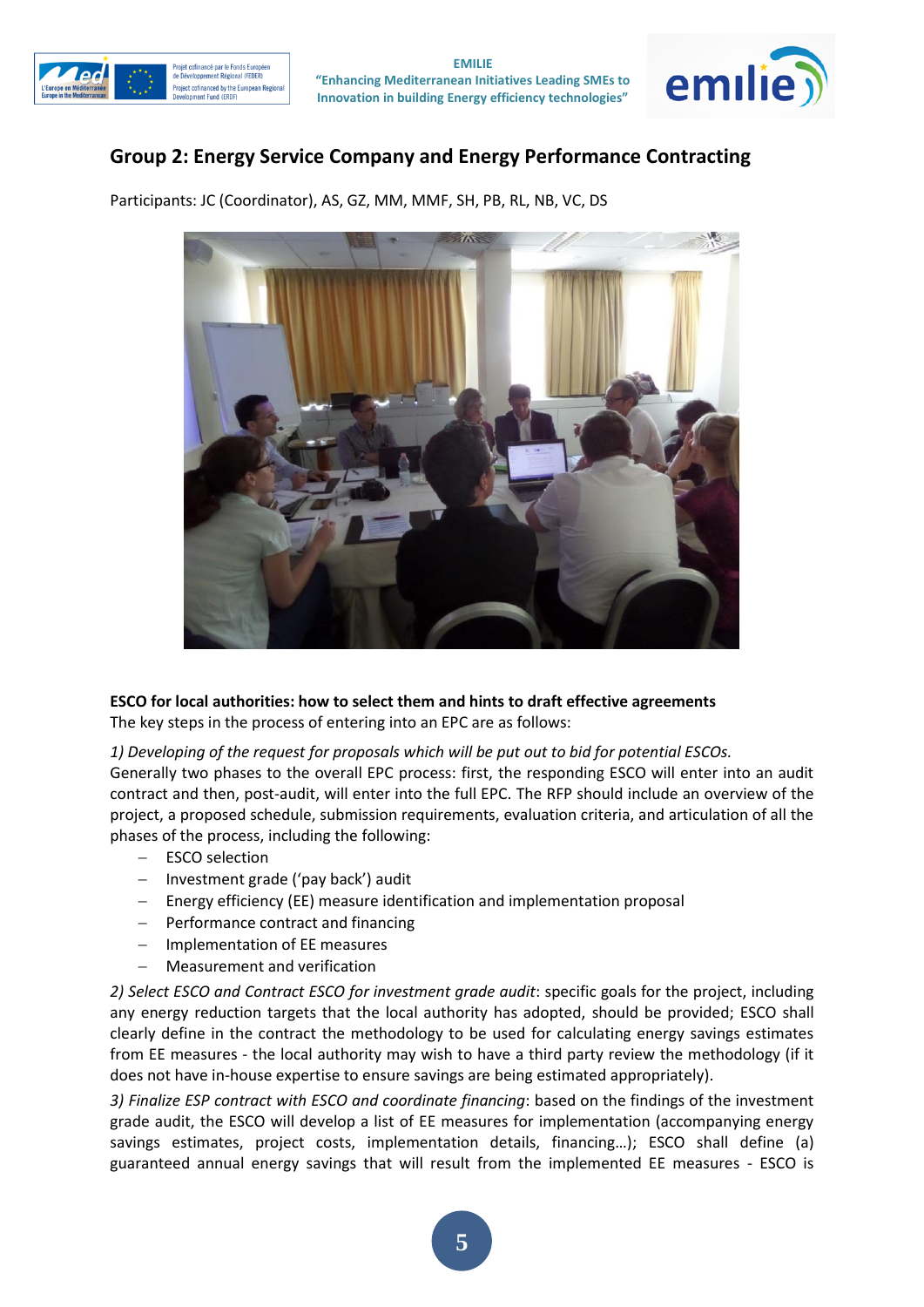



financially accountable for any shortfall of savings, (b) guaranteed maximum cost for the project that includes installation costs.

*4) ESCO implements energy improvements*: including training staff on proper operation and maintenance, putting measurement and verification mechanisms in place.

*5) Measure and verify*: this step is critical to the success of an EPC! (It ensures that the ESCO is fulfilling its responsibilities and that any shortfall in energy savings will be covered by the ESCO.)

#### **Key barriers to EPC and ESCO business model adoption and operation**

Difficulties/obstacles for the introduction of contractual savings or energy supply occur at various levels:

- *Market:* poor understanding and misconceptions of the ESCO model has limited demand for energy service contracts; lack of standardized energy service contracts makes sales process lengthier and more resource intensive; limited skills to provide energy service contracts and lack of experience of establishing ESCOs and delivering energy service contracts; conflict of interests (e.g. ESCO sells equipment).
- *Economic:* lack of appropriate finance to support energy service contracts; weak investment potential of local communities; recession has reduced the number of property developments, reducing opportunities to provide ESCOs to new-build.
- *Regulatory:* procurement rules make procuring energy service contracts lengthy and resource intensive for both, ESCO and customer; lack of local authority support to engage with ESCO projects; unstable, unpredictable, complex and incoherent regulatory framework makes ESCO development difficult.
- *Infrastructural & Technological:* high cost of some low-carbon energy technologies and energy infrastructure can make energy service projects financial unviable; risk associated with immature low-carbon energy technologies (examples in EMILIE project) limits investment.
- *User practices*: customer preference of certain technologies even though they may not provide the most cost-effective solutions; lack of consumer awareness of the ESCO model; lack of capacity of public institutions for autonomous implementation of sustainable energy projects.

#### **ESCO and EPC: how to overcome barriers and maximize the benefits?**

- To increase attractiveness of energy refurbishment of buildings (the implementation of rational use of energy and/or introduction of renewable energy sources) to potential investors: at least some share of funding has to be provided/ensured in the form of grants.
- In order to introduce energy contracting models: the adoption of appropriate mechanisms for energy efficiency and the establishment of appropriate financing and guarantee schemes are essential.
- Adoption of financial mechanisms which combine public funds (acquired from various public funding programs, primarily from the Cohesion Policy Funds and independent financial institutions e.g. EIB, EBRD…) with assets of ESCOs through a model of Public - Private Partnership (PPP).
- With the support (or under the patronage) of relevant authorities/ministries, a clear guidance on implementation of investment projects in sustainable energy, using the ESCO model is to be drawn-up (e.g. how to prepare project, take into account procurement issues, implement project and measure/verify the EE results). Note: Helpful guidance on energy efficiency in public buildings was prepared by European PPP Expertise Centre (EPEC)[, www.eib.org/epec.](http://www.eib.org/epec)
- The implementation of energy contracting requires corresponding financial or guarantee schemes through which financing of ESCO companies would be arranged. Such schemes (presuming